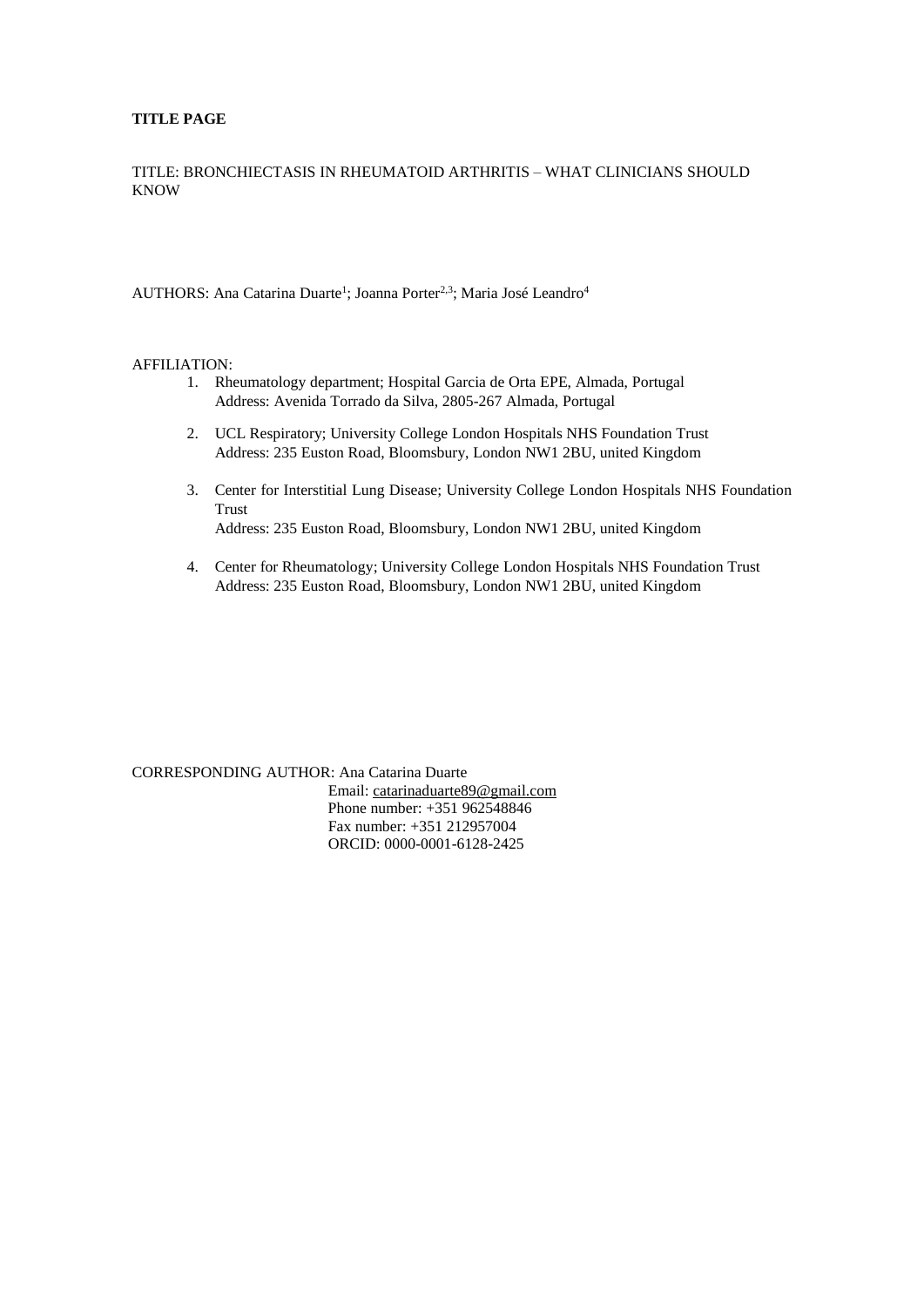# **ABSTRACT**

Bronchiectasis is defined as irreversibly damaged and dilated bronchi and is one of the most common pulmonary manifestations in patients with rheumatoid arthritis (RA).

The model of RA-associated autoimmunity induced by chronic bacterial infection in bronchiectasis is becoming increasingly acceptable, although a genetic predisposition to RA-associated bronchiectasis has also been demonstrated.

Bronchiectasis should be suspected in RA patients with chronic cough and sputum production or frequent respiratory infections and the diagnosis must be confirmed by thoracic high-resolution computed tomography.

Management of patients with RA-associated bronchiectasis includes a multimodal treatment approach. Similar to all patients with non-cystic fibrosis bronchiectasis, patients with RA-associated bronchiectasis benefit from a pulmonary rehabilitation program, including an exercise/muscle strengthening program and an education program with a specific session on airway clearance techniques. Prophylactic antibiotics are recommended for patients with frequent (3 or more infective exacerbations per year) or severe infections requiring hospitalization/intravenous antibiotics and inhaled corticosteroids and long-acting β2-agonists should be used in patients with non-cystic fibrosis bronchiectasis and associated airway hyperresponsiveness. In patients with RA-associated bronchiectasis the use of immunomodulatory drugs has to be carefully considered, as they are essential to control disease activity and pulmonary manifestations, despite being associated with an increased infectious risk. Pneumococcal and influenza vaccines are advised to all patients with RA-associated bronchiectasis in order to reduce the risk of infection.

Patients with RA-associated bronchiectasis have a poorer prognosis when compared to those with RA or bronchiectasis alone and require regular follow-up, under the joint care of a rheumatologist and a pulmonologist.

**KEYWORDS:** rheumatoid arthritis; bronchiectasis; prophylactic antibiotics

## **HIGHLIGHTS**

- The presence of bronchiectasis in patients with rheumatoid arthritis can be as high as 50%, when considering subclinical disease detected on high resolution computed tomography.
- Patients with rheumatoid associated-associated bronchiectasis have a poorer prognosis when compared to those with rheumatoid arthritis or bronchiectasis alone and require regular follow-up, usually by hospital multidisciplinary teams.
- Prophylactic antibiotics might be recommended in patients with recurrent respiratory infections, particularly when concomitantly receiving immunosuppressive drugs.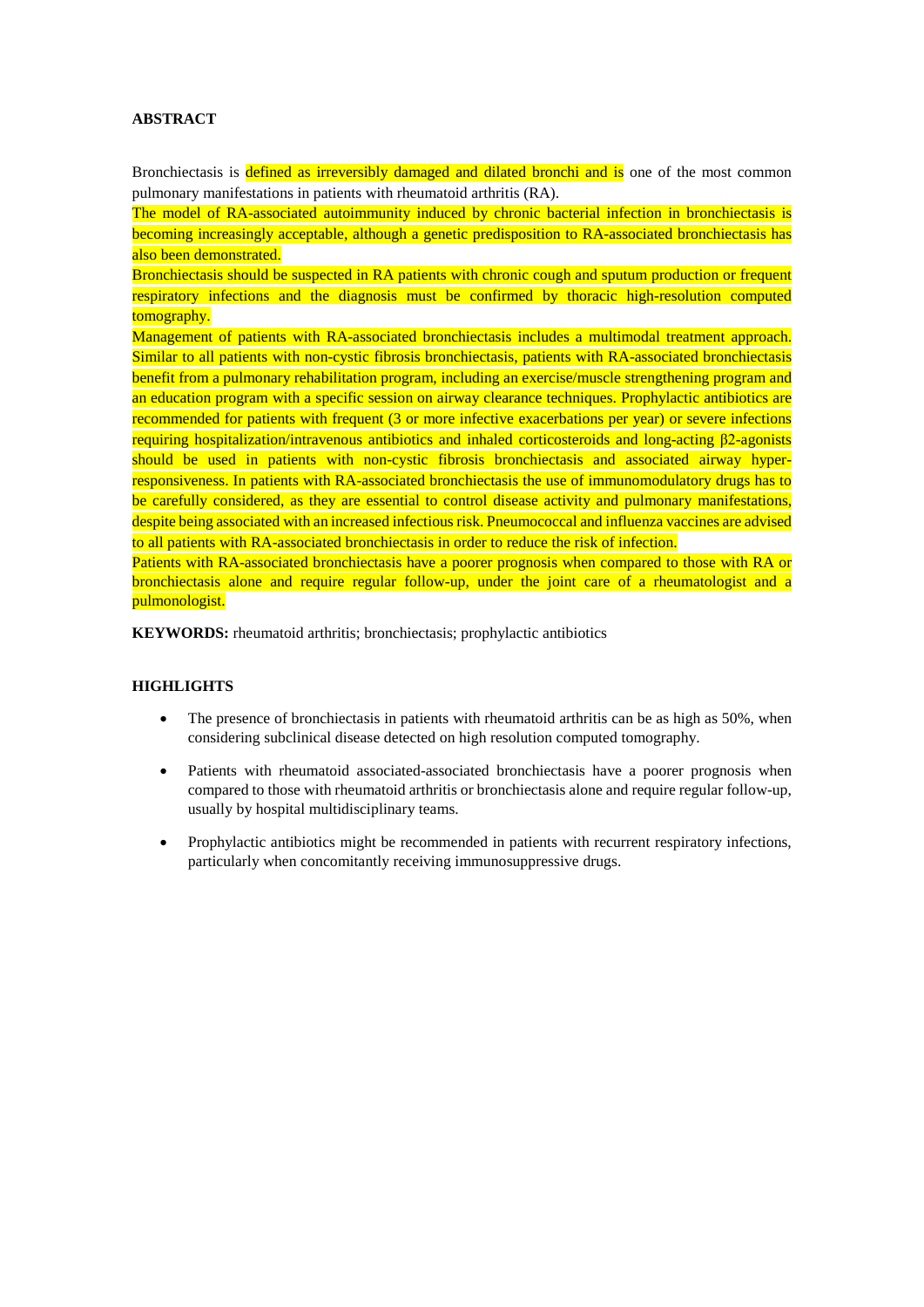#### **MANUSCRIPT**

#### **1. Introduction**

Rheumatoid arthritis (RA) is a systemic autoimmune rheumatic disease associated with a wide range of extra-articular manifestations, including those involving the lung.

Bronchiectasis is **defined as irreversibly damaged and dilated bronchi** (1) and is considered one of the most common manifestations (2–5). It can occur either isolated or secondary to traction, as a result of concomitant interstitial lung disease (ILD)  $(2-5)$ . The first description of the association between RA and bronchiectasis was made in 1955 (6), but despite this the number of papers that have covered this issue is limited. The aim of this article is to synthesize what has been published in the literature regarding RAassociated bronchiectasis in order to improve the care provided to these patients.

## **2. Methods**

We searched Medline, Embase and Cochrane databases until July 2019 using the keywords rheumatoid arthritis, bronchiectasis, lung involvement and lung disease.

## **3. Results**

#### *3.1 Epidemiology*

The presence of symptomatic bronchiectasis in RA patients has been estimated to be between 2 and 12% (7–9). However, reflecting the fact that most patients remain clinically silent for several years, the prevalence of subclinical disease detected by high resolution computed tomography (HRCT) is as high as 30-50% (9–14).

Regarding smoking, despite the lack of studies evaluating its association with RA-associated bronchiectasis, the published data suggest that there is no association between smoking and bronchiectasis (12,15,16).

## *3.2 Pathogenesis*

Our understaiding regarding the pathogensis of RA-associated bronchiectasis remains unsatisfactory until nowadays. However, disease seems to result from integration of several factors, which include impaired mucociliary clearance, chronic infection, persistent inflammatory response and abnormal airways' remodelling (17). In 1986 Cote et al. (18) proposed a model in which predisposed individuals may develop an extensive inflammatory reaction after a pulmonary infection, which leads to respiratory epithelial damage with mucociliary dysfunction and subsequent mucus stasis and bacterial overgrowth. This favours recurrent infections and perpetuates the inflammatory process, with production of cytokines and proteinases that further damage the underlying epithelia, resulting in a vicious cycle of damage followed by further infection.

According to the literature, bronchiectasis can occur either after (RA-bronchiectasis) (19) or before (20– 24) the articular manifestations of RA (bronchiectasis-RA). Shadick et al. (19) have reported in a retrospective study a mean interval of 24.7 years between RA and RA-associated bronchiectasis diagnosis, and have suggested that immunosuppressive therapy used to control articular disease, including corticosteroids, can predispose to infection (19), initiating the Cote's vicious cycle (18). On the other hand, bronchiectasis can precede RA and the mean interval time has been reported as 19 to 28.5 years (21,23,24). In these cases, lung infection has been described as a possible trigger to RA development by allowing exposure to a range of bacterial antigenic stimuli, some of which may lead to articular disease in a genetically susceptible subject (20). The possibility of chronic bacterial infection in patients with bronchiectasis inducing RA-related autoimmunity was also proposed by Quirke et al. (25). According to their study, citrulline specificity of anti-cyclic citrullinated peptide (anti-CCP) antibodies in RA-associated bronchiectasis was increased compared to bronchiectasis alone (88% vs 48%, p<0.001) and its magnitude was increased compared to RA without any lung disease (25). These results suggest that infections such as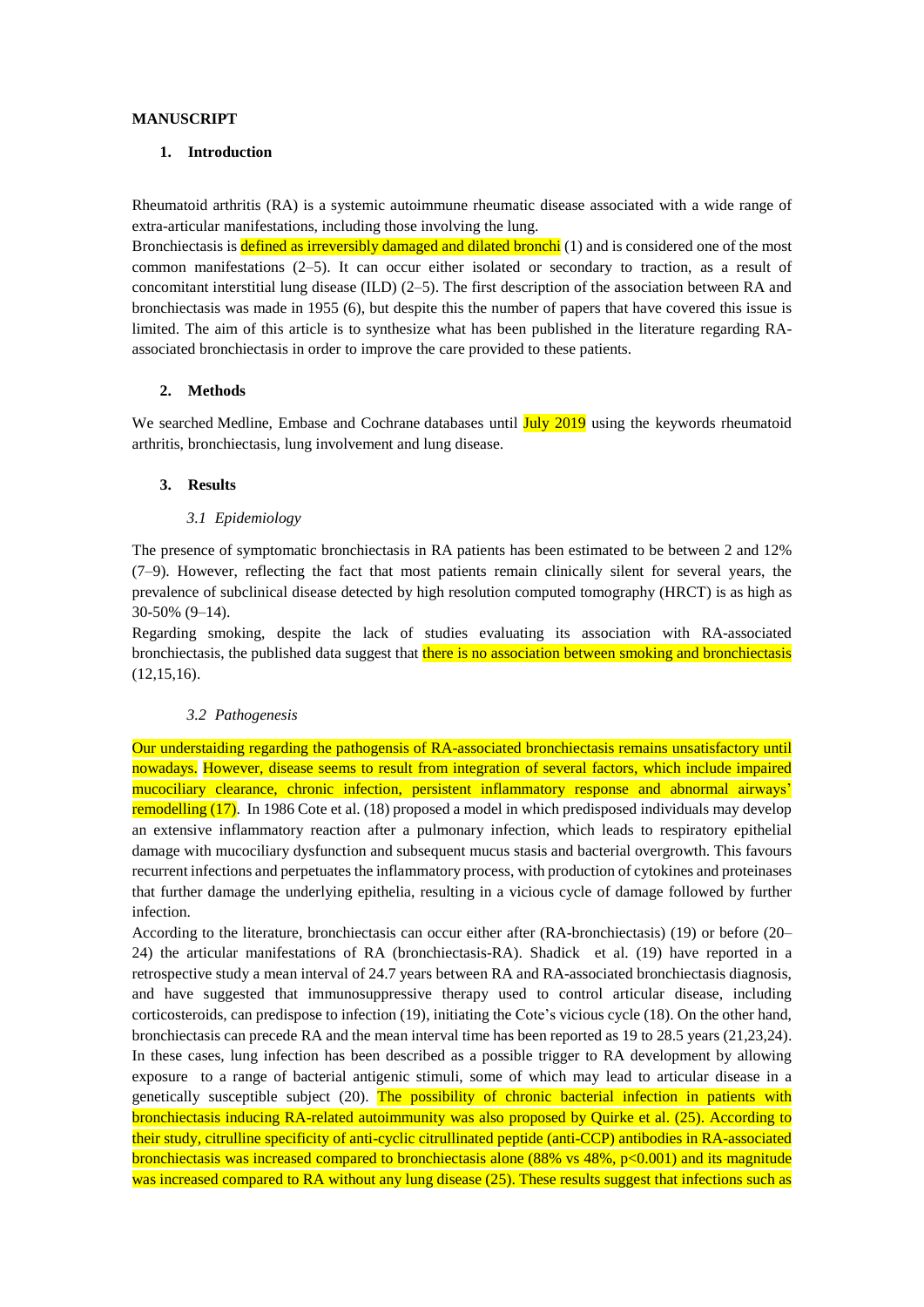bronchiectasis induce a low-titer, low-avidity, non–citrulline-specific anti-CCP antibodies' response in the early phases of tolerance breakdown, which subsequently evolves into the higher-avidity, higher-titer, and highly citrulline-specific responses that characterize RA (25).

RA-associated autoimmunity, characterised by the presence of rheumatoid factor (RF) and anti-CCP antibodies, may also play an important role in the inflammatory process associated with the development of bronchiectasis in patients with RA. In a prospective study (26), patients with positive anti-CCP antibodies and/or RF but without inflammatory arthritis had a higher frequency of airway abnormalities when compared to autoantibody-negative controls  $(76.2\%$  vs  $33.3\%$ ; p=0.005) (26), but similar to seropositive RA patients (76.2% vs 91.7%;  $p=0.42$ ). In the antibody-positive group, 2 (4.8%) patients eventually developed RA, 13 months after the lung evaluation (26). Similar findings were reported in another prospective study (27), where RF (25.4% vs 10.3%; p=0.01) and anti-CCP antibodies (3.3% vs 0%; p=0.03) positivity were significantly more prevalent in non-RA patients with bronchiectasis when compared to healthy controls, and independent of smoking history. Half of the patients with positive RF and anti-CCP antibodies developed RA over 12 months (27). These findings add to the suggestion that the lung may be an early site of generation of RA-related autoimmunity (28).

Some researchers have also reported a genetic predisposition to RA-associated bronchiectasis. According to a family-based association study (29), the frequency of CFTR (cystic fibrosis transmembrane conductance regulator) mutation heterozygosity was higher in family members with RA-associated bronchiectasis than in unaffected relatives (60% vs 21.1%: p<0.005) and in unrelated healthy controls (60% vs 18.%; p<0.005) (29). CFTR mutations were also more frequent in family members with RA-associated bronchiectasis than in those with RA only (OR=5.3, 95%CI 2.48-11.33; p<0.005) (29) and were associated with poorer survival in patients with RA-associated bronchiectasis (HR=7.2, 95%CI 1.4-37.1; p=0.018) (30). Besides, CFTR mutations cosegregated with RA-associated bronchiectasis in the families (sib-TDT=10.82, p=0.005) (29), demonstrating an association and linkage between non-cystic fibrosis-related bronchiectasis and CFTR mutations.

Regarding HLA variants, a case control study (31) documented a higher frequency of DQB1\*0601  $(p<0.005)$ , DQB1\*0301 (p<0.005), DQB1\*0201 (p=0.039) and DQA1\*0501 (p=0.039) in patients with RA-associated bronchiectasis, when compared to those with RA only (31). Similar results were found with DRB1\*0401, which was more frequent in patients with RA-associated bronchiectasis (39%), when compared to RA without bronchiectasis (17%) and controls (6%; p<0.0001) (32). Therefore, RA patients with these alleles seem to be at a higher risk of developing bronchiectasis, but the clinical significance of these findings is still not completely clear.

Table 1 summarises the known risk factors for RA-associated bronchiectasis.

| Table $1 - Risk$ factors for rheumatoid arthritis-associated bronchiectasis |  |
|-----------------------------------------------------------------------------|--|
|-----------------------------------------------------------------------------|--|

Risk factors for rheumatoid arthritis-associated bronchiectasis

Positive rheumatoid factor

Positive anti-cyclic citrullinated peptide antibodies

Cystic fibrosis transmembrane conductance regulator (CFTR) mutations

Presence of HLA - DQB1\*0601, DQB1\*0301, DQB1\*0201, DQA1\*0501 or DRB1\*0401

#### *3.3 Clinical features*

Bronchiectasis should be suspected in any patient with chronic cough and sputum production or frequent respiratory infections (1,33). Additional factors suggesting the diagnosis include daily sputum production (frequently worse in the morning due to sputum accumulation during sleep), rhinosinusitis, fatigue and haemoptysis (33). Clinical examination may reveal coarse crepitations, which change with coughing, and rarely digital clubbing (1,23).

Some patients may also report dyspnoea, which according to a study by Wilsher et al. (10) was associated with the extent and severity of bronchiectasis on HRCT. The occurrence of bronchiectasis either before or after articular symptoms had no influence on the degree of dyspnoea (24), or other symptoms such as productive cough and haemoptysis (19).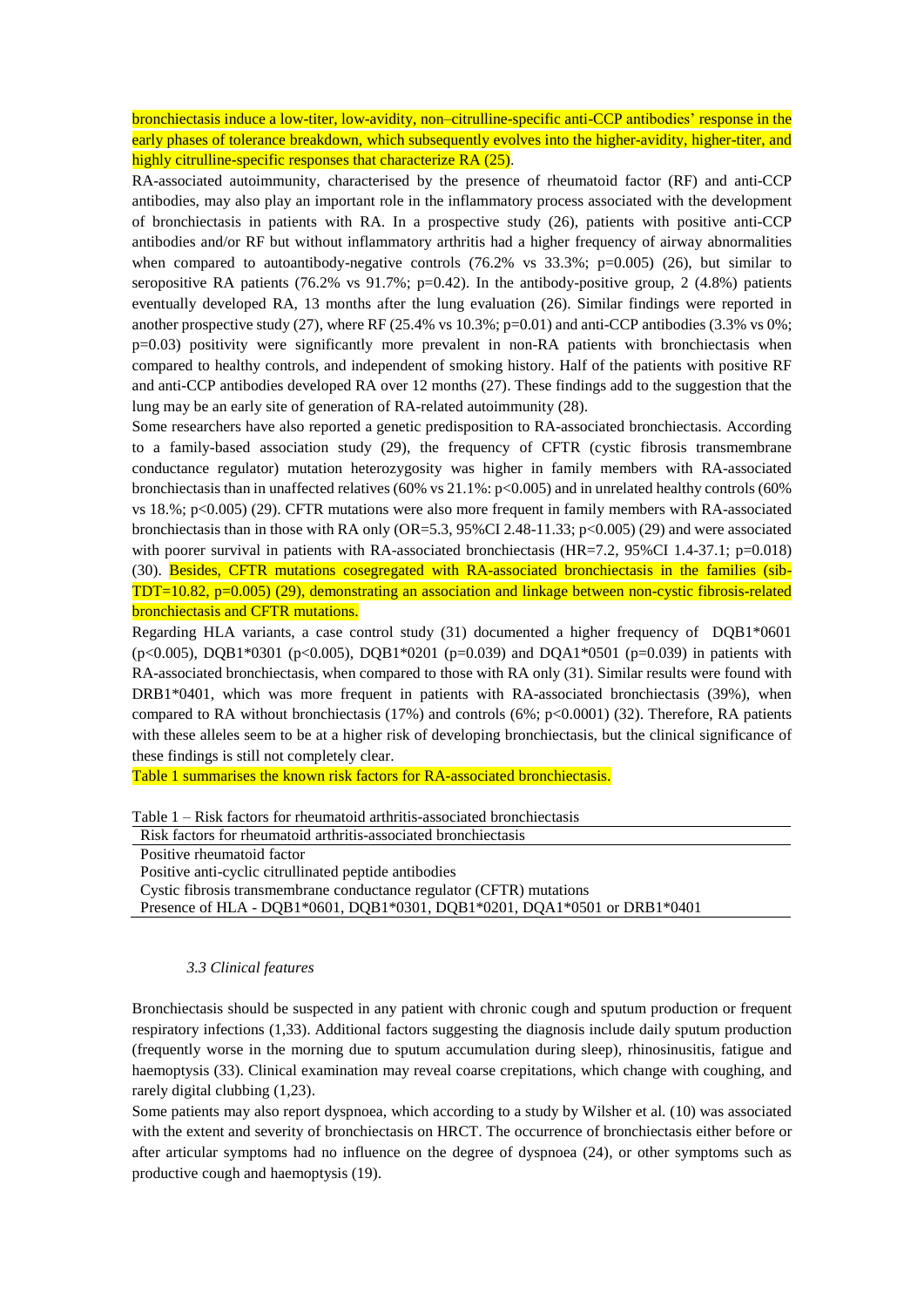As far as articular symptoms are concerned, Perry et al. (22) reported that patients with RA bronchiectasis had higher DAS28 scores (mean 3.51 vs. 2.59, p= 0.003), were more frequently positive for anti-CCP antibodies (89% vs. 46%, p<0.005) and RF (79% vs. 52%, p=0.003) and had higher prevalence of erosive disease (78% vs. 43%, p=0.003) when compared to patients with RA alone. Different results were described by McMahon et al. in a case-control study (20), where the presence of bronchiectasis was not associated with a more aggressive RA. In this study, patients with RA-associated bronchiectasis had a higher frequency of xerophtalmia when compared to those with RA alone  $(p=0.01)$  (20).

Different results had also been reported when comparing patients with RA-bronchiectasis vs. bronchiectasis-RA symptoms. In a small retrospective study including 5 patients with bronchiectasis-RA and 18 patients with RA-bronchiectasis (19), the former group had milder arthritis, based on the number of articulations involved and morning stiffness duration (80% vs. 100%, p<0.001), lower frequency of rheumatoid nodules (20% vs. 78%, p<0.05) and a lower frequency of comorbidities (0% vs. 22%, p<0.01) (19). Different results were published by Perry et al. (24), that reported no significant difference regarding disease activity and erosive disease prevalence, when comparing patients with prior articular vs. respiratory symptoms (24).

#### *3.4 Pulmonary function tests*

Patients with RA-associated bronchiectasis have the lowest forced vital capacity (FVC), forced expiratory volume in first second (FEV1) and diffusing capacity for carbon monoxide (DLCO) of any group with bronchiectasis, except patients with bronchiectasis as a sequelae of tuberculosis (34). In particular, patients with RA-associated bronchiectasis had more pronounced airways obstruction, with less reversibility after bronchodilators (20), when compared to bronchiectasis or RA alone (20).

According to a cross-sectional cohort study (10), a reduction in FVC is weakly correlated with the extent  $(r=0.29, p=0.03)$  and severity  $(r=0.028, p=0.04)$  of bronchiectasis in RA patients. Similarly, RA patients with bronchial wall thickening on HRCT had lower FEV1 ( $r=-0.43$ ,  $p<0.01$ ), FVC ( $r=-0.32$ ,  $p=0.02$ ) and DLCO  $(r=-0.29, p=0.03)$  than RA patients without bronchial wall thickening (10).

The time relationship between RA and bronchiectasis does not seem to influence spirometry results (19,24), although patients with RA-bronchiectasis tend to have more pronounced diffusion defects when compared to patients with bronchiectasis-RA (DLCO/VA = 56.4% vs. 83.3%, p=0.06) (19).

## *3.5 Imaging*

In all RA patients with suspected bronchiectasis a baseline chest radiograph must be performed (1), ideally when the patient is clinically stable for serial comparision purposes (1). However, diagnosis must be confirmed by HRCT, which is nowadays the imaging exam of choice to establish the diagnosis of bronchiectasis (1), allowing the identification of bronchiectasis even in a subclinical stage (35). Bronchiectasis is defined by bronchial dilatation, which in HRCT is suggested by at least one of the following: bronchoarterial ratio >1 (internal airway lumen vs adjacent pulmonary artery), lack of tapering and airway visibility within 1cm of costal pleural surface or touching mediastinal pleura (Figure 1) (1). Some indirect signs are also commonly associated with bronchiectasis, such as bronchial wall thickening, mucus impaction and mosaic perfusion/air trapping (1).

HRCT results also provide helpful information to integrate in prognostic predictive tools, such as bronchiectasis severity index (BSI) (36) and FACED score (37).

According to some published data (12,13), bronchiectasis was the most common finding in HRCT from RA patients. However, bronchiectasis is commonly found in association with other abnormalities, including diffusely interstitial changes, focal infiltrates, bullae or cysts, thickened bronchial walls, nodules, emphysema and hyperinflation (12,19).

#### *3.6 Management*

The sputum of patients with bronchiectasis is frequently found to be colonized with potentially pathogenic microorganisms and the presence of airways colonization in patients with RA-associated bronchiectasis was reported to be associated with increased risk of infection (OR=7,4, 95%CI 2.0-26,8; p=0.002) (38).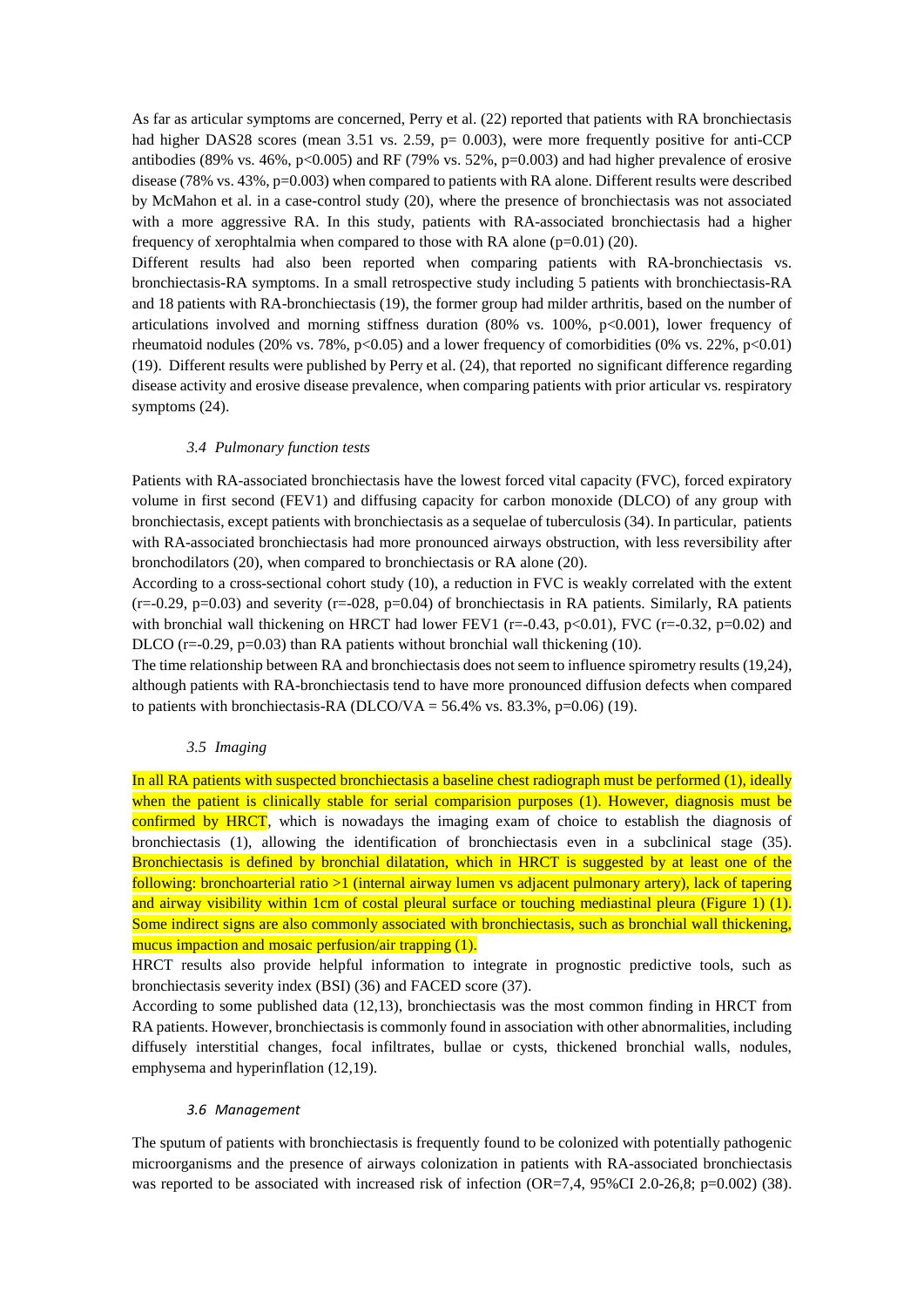The most common bacterium found in colonized sputum from patients with RA-associated bronchiectasis were *Pseudomonas aeruginosa* and *Haemophilus Influenzae* (38), similarly to patients with non-cystic fibrosis bronchiectasis due to other causes (33,39).

In RA patients, the use of immunosuppressive therapies, including synthetic and biological disease modifying antirheumatic drugs (DMARDs), was predictive of lower respiratory tract infection (OR= 8.7, 95%CI 1.7-43.4; p=0.008) (38). The risk was higher for biologics when compared to synthetic DMARDs  $(1.2 \pm 1.6 \text{ vs. } 0.2 \pm 0.5 \text{ infections per patient-year; } p=0.001)$  (38). Among these, etanercept and rituximab were associated with less frequent infections ( $0.8 \pm 1.4$  and  $0.3 \pm 0.7$  infections per patient-year, respectively) (38), although patients treated with rituximab must have antibodies regularly checked (2-3 monthly), as hypogammaglobulinemia might lead to recurrent airway injury with bronchiectasis' exacerbation (40). Similar results were reported in a retrospective study including patients with various rheumatic diseases, including RA (39), in which pulmonary adverse events (most commonly respiratory infections) were higher in patients on immunosuppressive therapy, particularly methotrexate (39). Nine (19.6%) patients were started on azithromycin due to recurrent bronchial infections and pneumonia with no recurrence afterwards (39).

However, despite the infectious risk associated with immunosuppression, bronchiectasis' pathogenesis foresees a persistent inflammatory response (17) and immunomodulatory drugs might be part of a multimodal treatment approach (17). In fact, in patients with bronchiectasis associated with immunemediated diseases, immunomodulatory drugs are essential to control disease activity and pulmonary manifestations (41), and their risk-benefit ratio should always be considered.

Due to this higher risk of infection, clinicians should be vigilant and advise patients with RA-associated bronchiectasis to get pneumococcal and influenza vaccines, particularly before immunosuppressive treatment (9). Influenza vaccination is recommended annually (9,42,43) and a single pneumococcal revaccination might be considered, 5 years after the first dose (42,43), since vaccination with pneumococcal polysaccharide antigens may induce hyporesponsiveness and a less robust antibody response on subsequent doses (44). However, clinicians must be aware that patients with RA (45,46), can have an impaired response to vaccination, particularly under specific immunosuppression like methotrexate and rituximab (47).

The use of prophylactic antibiotics should also be considered for **all patients with non-cystic fibrosis** bronchiectasis, including RA-associated, and frequent (3 or more infective exacerbations per year) or severe infections requiring hospitalization/intravenous antibiotics (1). Macrolides have been used in several chronic lung diseases, such as bronchiectasis, not only due to its immunomodulatory effects, but also because they can alter the lung microbiome and consequently modulate the intensity of lung inflammation(48).

In a randomized-control trial (RCT), including 68 patients with bronchiectasis (49), azithromycin (as a single 1000mg weekly dose) over 12 weeks was associated with a reduction in the 24-h sputum volume (p<0.01), which was maintained for the following 12 weeks without treatment, and with lung function stability during the 24-weeks period (49). In another RCT study (50), azithromycin (250mg daily) reduced the rate of infectious exacerbations in non-cystic fibrosis bronchiectasis after 12 weeks of treatment (HR 0.29, 95%CI 0.16-0.51) (50), and also led to an increase in FEV1 (1.3% over 3 months) (50).

The promising results of macrolides as prophylactic antibiotics was also highlighted in two meta-analyses (51,52) in which the use of these drugs was associated with a reduction in the number of acute exacerbations and in the 24-h sputum volume, as well as with an improvement in dyspnoea and in FEV1 and FVC in some of the studies included. There were no significant adverse reactions associated with the use of macrolides (51,52), despite the higher incidence of gastrointestinal events (51).

According to British Thoracic Guidelines (1), most commonly used regimens include azithromycin 250 mg 3 times a week, which can be increased to 500 mg 3 times a week according to clinical response and side effects (1), and erythromycin 250 mg twice daily. In patients colonised with microorganisms other than *Pseudomonas aeruginosa*, doxycycline 100mg twice daily can be an alternative in patients intolerant of macrolides or in whom they are ineffective (1). These patients should be reviewed biannually with assessment of efficacy, toxicity and continuing need (1).

Regarding inhaled therapy, one RCT including children and adults with non-cystic fibrosis bronchiectasis demonstrated that a 3-months association of inhaled corticosteroids and long-acting β2-agonists (LABA) significantly improved the dyspnoea index (mean difference 1.29, 95%CI 0.4-2.18), as well as the cough-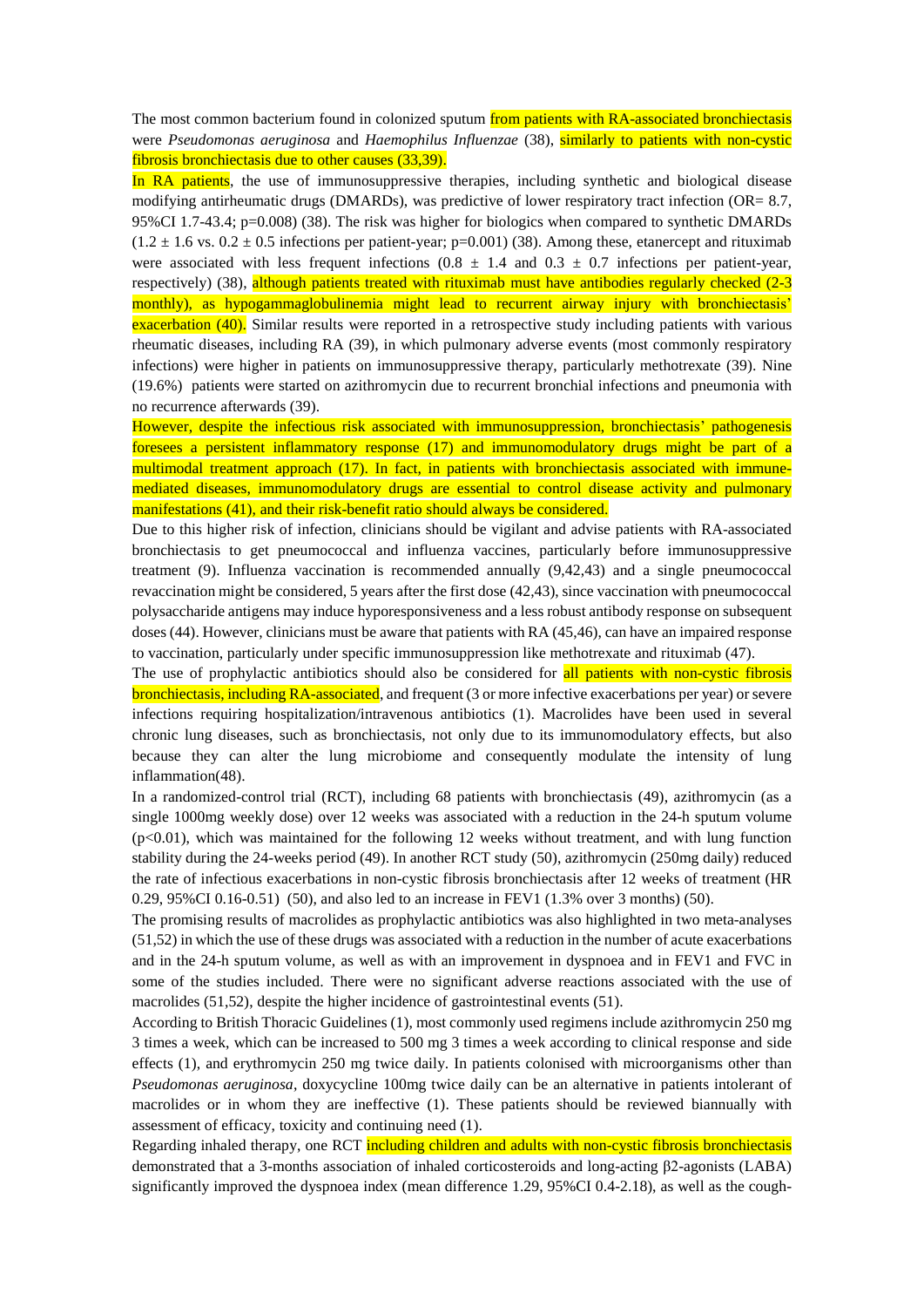free days (mean difference 12.3, 95%CI 2.38-22.2), compared to those who received a 3-month course of ICS (53). Both groups were previously treated with inhaled corticosteroids for 3 months (53). These results suggest that a combination of inhaled corticosteroids and LABA should be considered in patients with noncystic fibrosis bronchiectasis and associated airway hyper-responsiveness.

Patients with RA-associated bronchiectasis are also advised to undergo a pulmonary rehabilitation program, which should include an exercise/muscle strengthening program and an education program with a specific session on airway clearance techniques. After 6 to 8 weeks of pulmonary rehabilitation, patients with noncystic fibrosis bronchiectasis developed significant improvement in a 6-minute walking test (6MWT; mean change 53.4 m, 95%CI 45.0-61.7) and dyspnoea index (54). After 12 months there was a non-significant decline in  $6MWT$  distance compared to the immediate evaluation post intervention ( $p=0.104$ ), but it remained significantly higher than baseline  $(p=0.036)$  (54). There were no significant differences between outcomes obtained by patients with non-cystic fibrosis bronchiectasis and those with chronic obstructive pulmonary disease (54). A RCT including patients with non-cystic fibrosis bronchiectasis (55) also reported an increase in 6MWT distance, dyspnoea and fatigue after exercise training, when compared to baseline. However, improvement in 6MWT distance was not maintained at 6 and 12 months (55). Exercise training was also associated with a reduction in the number of acute exacerbations median 1 [IQR 1–3]) compared to the control group  $(2[1-3])$  over 12 months follow-up (p=0.012) (55), with a longer time to first exacerbation (8 months, 95%CI 7-9 months vs. 6 months, 95%CI 5-7 months;  $p=0.047$ ) (55).

Despite the absence of clear association between smoking and RA-associated bronchiectasis, smoking cessation is recommended for these patients, as it not only may help to control the RA disease activity, but also prevents further damage in the lung (14).

Taking into consideration the previously reported association between CFTR mutations and outcomes in patients with RA and bronchiectasis, it has been suggested that drugs which modulate CFTR protein function might be a promising treatment for these patients (56). However, further studies are needed to support this hypothesis.

### 3.7 Prognosis

According to a 5-year follow-up international multicentre cohort analysis including outpatients with bronchiectasis (57), multimorbidity is frequent in this clinical condition and can negatively affect survival. Connective tissue diseases in general were associated with poorer outcomes (HR=1.78, 95%CI 1.19-2.68,  $p = 0.005$ , with higher prevalence of RA in non-survivors than in survivors (57).

In a 5-year prospective study involving 95 patients (32 with RA-associated bronchiectasis, 32 with RA alone and 31 with bronchiectasis alone), those with RA-associated bronchiectasis were 5 times more likely to die than the RA group alone and 2.4 times more than the bronchiectasis group alone (58). In all groups the cause of death was mainly pulmonary (58). An increased risk of death within the RAassociated bronchiectasis group was associated with a history of smoking, more severe RA and steroid use (58). In addition, when compared to the general population, patients with RA-associated bronchiectasis 7.3 times more likely to die, with an estimated mortality rate of 31.3% over 5 years (58). Similar data was reported in a multicentre retrospective study (59), where RA was associated with an increased mortality in patients with bronchiectasis (OR=2.03, 95%CI 1.19-3.44; p=0.009) (59). This

relationship was not associated with higher rates of bronchiectasis exacerbations or bronchiectasis-related hospitalizations (59).

A prospective family-based cohort study (30) also identified the presence of heterozygous CFTR mutation as a predictor of mortality in RA patients with bronchiectasis (HR=7.2, 95%CI 1.4-37.1; p=0.018), as well as the early development of bronchiectasis (HR=15.4, 95%CI 2.1-113.2, p=0.007) (30).

In view of the poorer prognosis of patients with RA-associated bronchiectasis, a close follow-up in secondary care units is recommended, under the joint care of a rheumatologist and a pulmonologist (1,9)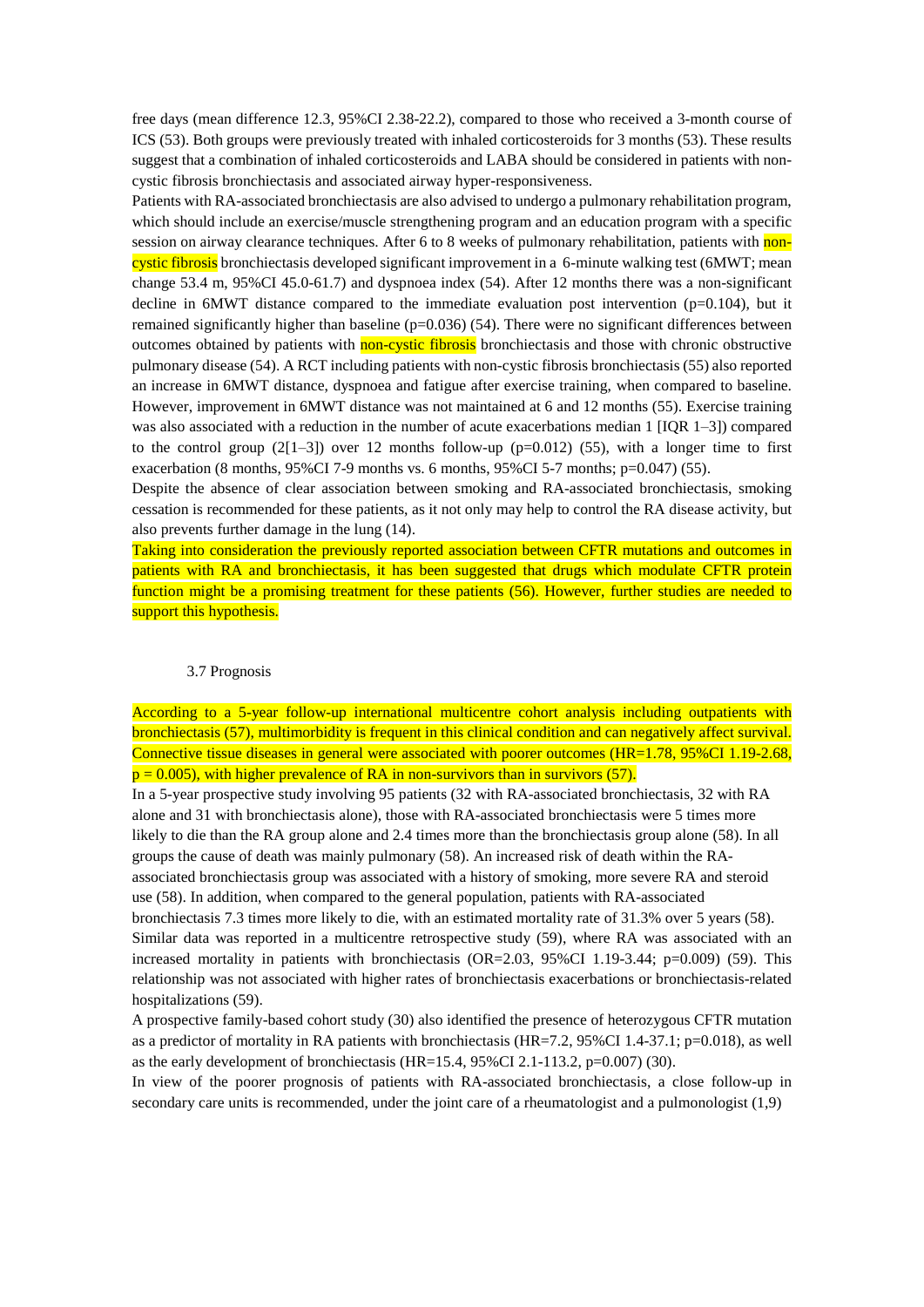# **4. Conclusion**

The presence of symptomatic bronchiectasis has been estimated at between 2 and 12% of RA patients. However, this number increases to as much as 50% when considering subclinical bronchiectasis detected on HRCT, which has become the imaging exam of choice to establish bronchiectasis diagnosis.

Bronchiectasis can precede or succeed the articular symptoms, although prospective studies with a larger number of patients will be important for a better understanding of the influence of bronchiectasis on RA disease activity and vice versa.

Patients with RA-associated bronchiectasis have a poorer prognosis when compared to those with RA or bronchiectasis alone and require regular follow-up, usually by hospital multidisciplinary teams. Apart from the general recommendations applied to non-cystic bronchiectasis, special attention must be given to the use of prophylactic antibiotics in these patients, as most of them are on immunosuppressive therapies and have, therefore, a higher risk of respiratory infections.

Disclosure of interest: Ana Catarina Duarte and Joanna Porter declare that they have no competing interest. Maria José Leandro has consultancy fees from Genentech and an unrestricted grant to support research from Roche Basel.



Figure 1 – Thorax high resolution computed tomography from patients with rheumatoid arthritis showing bronchoarterial ratio >1, in relation to bronchiectasis (circle)

## **References**

- 1. Hill AT, Sullivan AL, Chalmers JD, Soyza AD, Elborn JS, Floto RA, et al. British Thoracic Society Guideline for bronchiectasis in adults. Thorax. 2019 Jan 1;74(Suppl 1):1–69.
- 2. Shaw M, Collins BF, Ho LA, Raghu G. Rheumatoid arthritis-associated lung disease. European Respiratory Review. 2015 Mar 1;24(135):1–16.
- 3. Brown KK. Rheumatoid Lung Disease. Proc Am Thorac Soc. 2007 Aug 15;4(5):443–8.
- 4. Yunt ZX, Solomon JJ. Lung Disease in Rheumatoid Arthritis. Rheum Dis Clin North Am. 2015 May;41(2):225–36.
- 5. Habib HM, Eisa AA, Arafat WR, Marie MA. Pulmonary involvement in early rheumatoid arthritis patients. Clin Rheumatol. 2011 Feb;30(2):217–21.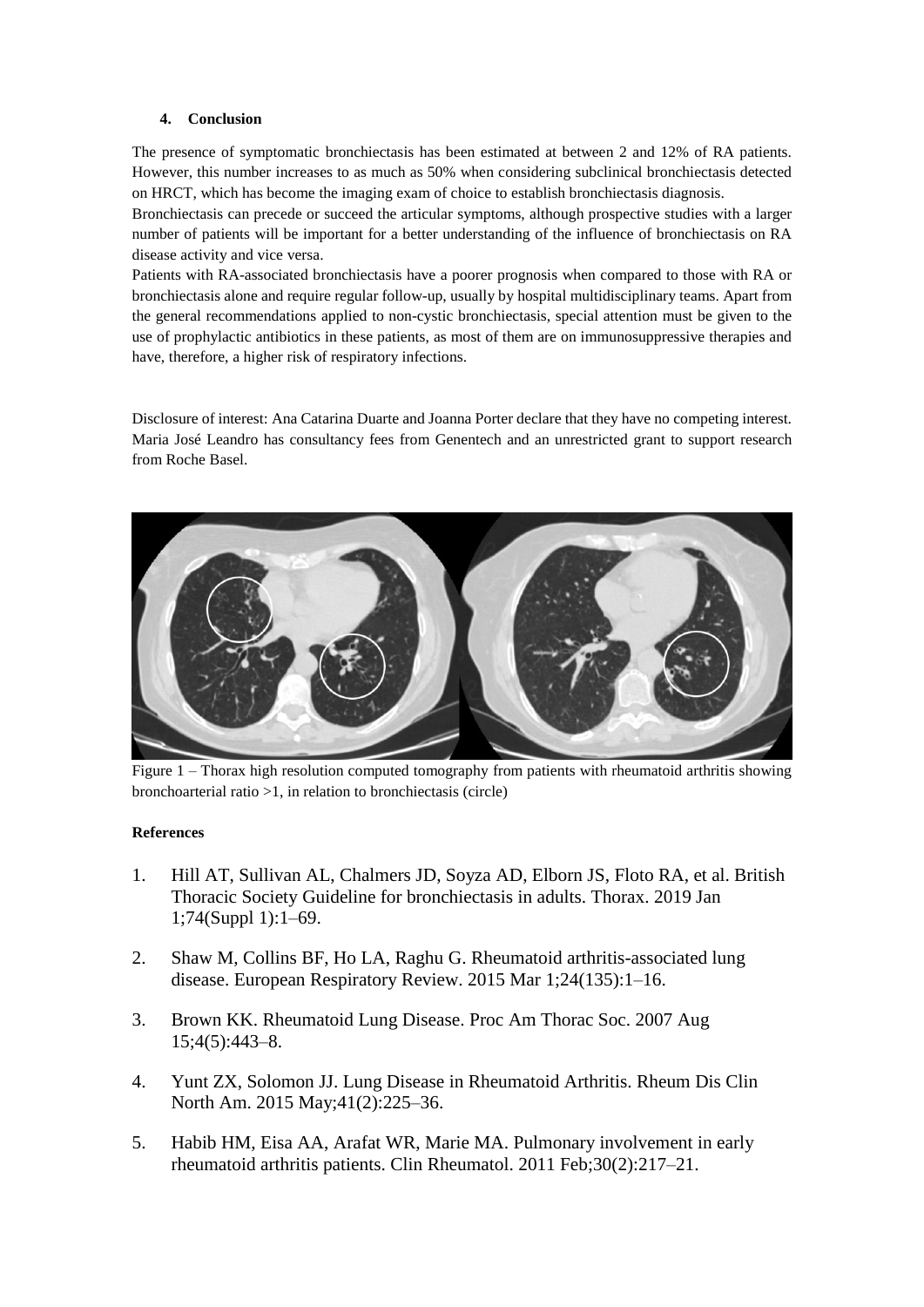- 6. Aronoff A, Bywaters EGL, Fearnley GR. Lung Lesions in Rheumatoid Arthritis. Br Med J. 1955 Jul 23;2(4933):228–32.
- 7. Allain J, Saraux A, Guedes C, Valls I, Devauchelle V, Le PG. Prevalence of symptomatic bronchiectasis in patients with rheumatoid arthritis. Rev Rhum Engl Ed. 1997 Oct;64(10):531–7.
- 8. Wilczynska MM, Condliffe AM, McKeon DJ. Coexistence of bronchiectasis and rheumatoid arthritis: revisited. Respir Care. 2013 Apr;58(4):694–701.
- 9. Bluett J, Jani M, Symmons DPM. Practical Management of Respiratory Comorbidities in Patients with Rheumatoid Arthritis. Rheumatol Ther. 2017 Dec;4(2):309–32.
- 10. Wilsher M, Voight L, Milne D, Teh M, Good N, Kolbe J, et al. Prevalence of airway and parenchymal abnormalities in newly diagnosed rheumatoid arthritis. Respiratory Medicine. 2012 Oct 1;106(10):1441–6.
- 11. Mohd Noor N, Mohd Shahrir MS, Shahid MS, Abdul Manap R, Shahizon Azura AM, Azhar Shah S. Clinical and high resolution computed tomography characteristics of patients with rheumatoid arthritis lung disease. Int J Rheum Dis. 2009 Jul;12(2):136–44.
- 12. Cortet B, Flipo RM, Rémy-Jardin M, Coquerelle P, Duquesnoy B, Rêmy J, et al. Use of high resolution computed tomography of the lungs in patients with rheumatoid arthritis. Ann Rheum Dis. 1995 Oct;54(10):815–9.
- 13. Despaux J, Manzoni P, Toussirot E, Augé B, Cedoz JP, Wendling D. Prospective study of the prevalence of bronchiectasis in rheumatoid arthritis using highresolution computed tomography. Rev Rhum Engl Ed. 1998 Sep;65(7–9):453–61.
- 14. Wilczynska MM, Condliffe AM, McKeon DJ. Coexistence of Bronchiectasis and Rheumatoid Arthritis: Revisited. Respiratory Care. 2013 Apr 1;58(4):694–701.
- 15. Kaushik V, Hutchinson D, Desmond J, Lynch M, Dawson J. Association between bronchiectasis and smoking in patients with rheumatoid arthritis. Ann Rheum Dis. 2004 Aug;63(8):1001–2.
- 16. Hassan WU, Keaney NP, Holland CD, Kelly CA. High resolution computed tomography of the lung in lifelong non-smoking patients with rheumatoid arthritis. Ann Rheum Dis. 1995 Apr;54(4):308–10.
- 17. Flume PA, Chalmers JD, Olivier KN. Advances in bronchiectasis: endotyping, genetics, microbiome, and disease heterogeneity. Lancet. 2018 08;392(10150):880–90.
- 18. Cole PJ. Inflammation: a two-edged sword--the model of bronchiectasis. Eur J Respir Dis Suppl. 1986;147:6–15.
- 19. Shadick NA, Fanta CH, Weinblatt ME, O'Donnell W, Coblyn JS. Bronchiectasis. A late feature of severe rheumatoid arthritis. Medicine (Baltimore). 1994 May;73(3):161–70.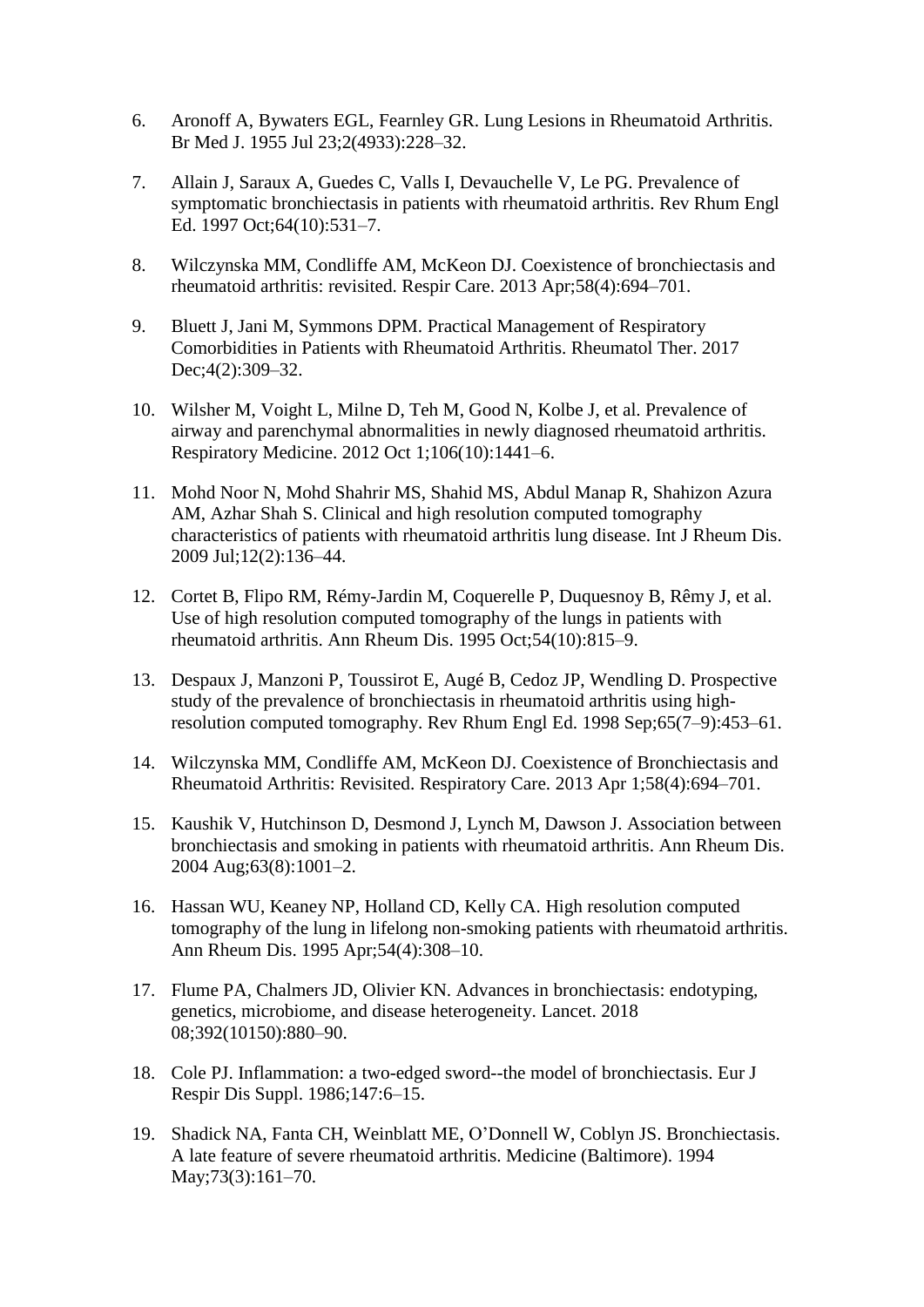- 20. McMahon MJ, Swinson DR, Shettar S, Wolstenholme R, Chattopadhyay C, Smith P, et al. Bronchiectasis and rheumatoid arthritis: a clinical study. Ann Rheum Dis. 1993 Nov;52(11):776–9.
- 21. Despaux J, Polio JC, Toussirot E, Dalphin JC, Wendling D. Rheumatoid arthritis and bronchiectasis. A retrospective study of fourteen cases. Rev Rhum Engl Ed. 1996 Dec;63(11):801–8.
- 22. Perry E, Eggleton P, De Soyza A, Hutchinson D, Kelly C. Increased disease activity, severity and autoantibody positivity in rheumatoid arthritis patients with co-existent bronchiectasis. Int J Rheum Dis. 2017 Dec;20(12):2003–11.
- 23. Solanki T, Neville E. Bronchiectasis and rheumatoid disease: is there an association? Br J Rheumatol. 1992 Oct;31(10):691–3.
- 24. Kelly DC, Soyza DAD. Natural History, Disease Characteristics and Autoantibody Positivity in Patients with Bronchiectasis and RA: Is the Lung an Initiating Site of Autoimmunity in Rheumatoid Arthritis? Rheumatology 2013 [Internet]. 2013 [cited 2018 Apr 21]; Available from: https://eprint.ncl.ac.uk/208323
- 25. Quirke A-M, Perry E, Cartwright A, Kelly C, Soyza AD, Eggleton P, et al. Bronchiectasis Is a Model for Chronic Bacterial Infection Inducing Autoimmunity in Rheumatoid Arthritis. Arthritis & Rheumatology. 2015;67(9):2335–42.
- 26. Demoruelle MK, Weisman MH, Simonian PL, Lynch DA, Sachs PB, Pedraza IF, et al. Brief report: airways abnormalities and rheumatoid arthritis-related autoantibodies in subjects without arthritis: early injury or initiating site of autoimmunity? Arthritis Rheum. 2012 Jun;64(6):1756–61.
- 27. Perry E, Stenton C, Kelly C, Eggleton P, Hutchinson D, De Soyza A. RA autoantibodies as predictors of rheumatoid arthritis in non-cystic fibrosis bronchiectasis patients. Eur Respir J. 2014 Oct;44(4):1082–5.
- 28. Chatzidionisyou A, Catrina AI. The lung in rheumatoid arthritis, cause or consequence? Curr Opin Rheumatol. 2016 Jan;28(1):76–82.
- 29. Puéchal X, Bienvenu T, Génin E, Berthelot J-M, Sibilia J, Gaudin P, et al. Mutations of the cystic fibrosis gene in patients with bronchiectasis associated with rheumatoid arthritis. Ann Rheum Dis. 2011 Apr;70(4):653–9.
- 30. Puéchal X, Génin E, Bienvenu T, Le Jeunne C, Dusser DJ. Poor survival in rheumatoid arthritis associated with bronchiectasis: a family-based cohort study. PLoS ONE. 2014;9(10):e110066.
- 31. Hillarby MC, McMahon MJ, Grennan DM, Cooper RG, Clarkson RW, Davies EJ, et al. HLA associations in subjects with rheumatoid arthritis and bronchiectasis but not with other pulmonary complications of rheumatoid disease. Br J Rheumatol. 1993 Sep;32(9):794–7.
- 32. Toussirot E, Despaux J, Wendling D. Increased frequency of HLA-DRB1\*0401 in patients with RA and bronchiectasis. Ann Rheum Dis. 2000 Dec;59(12):1002–3.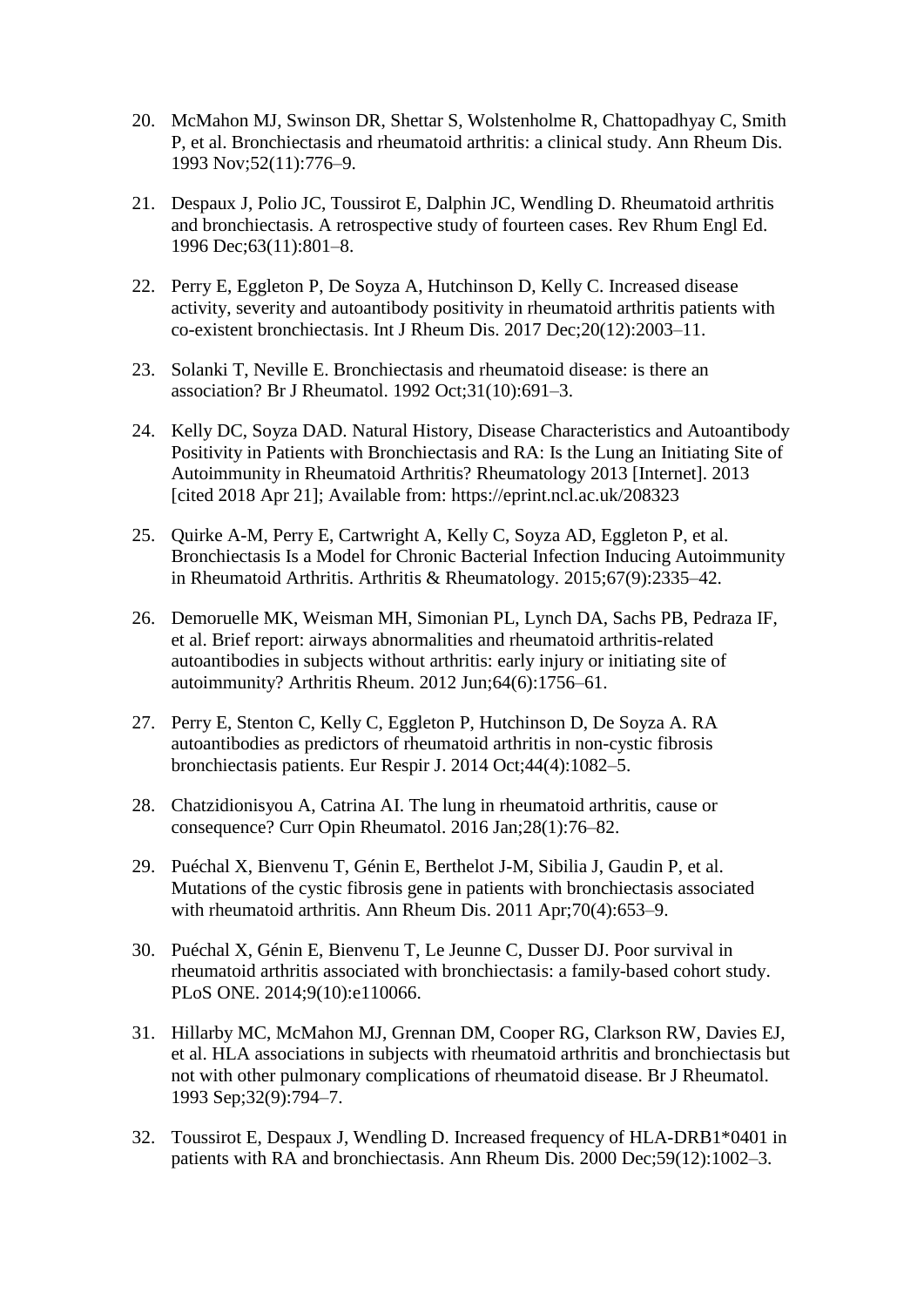- 33. McShane PJ, Naureckas ET, Tino G, Strek ME. Non-cystic fibrosis bronchiectasis. Am J Respir Crit Care Med. 2013 Sep 15;188(6):647–56.
- 34. Lopes AJ, Camilo GB, de Menezes SLS, Guimarães FS. Impact of Different Etiologies of Bronchiectasis on the Pulmonary Function Tests. Clin Med Res. 2015 Mar;13(1):12–9.
- 35. Zrour SH, Touzi M, Bejia I, Golli M, Rouatbi N, Sakly N, et al. Correlations between high-resolution computed tomography of the chest and clinical function in patients with rheumatoid arthritis. Prospective study in 75 patients. Joint Bone Spine. 2005 Jan;72(1):41–7.
- 36. Chalmers JD, Goeminne P, Aliberti S, McDonnell MJ, Lonni S, Davidson J, et al. The bronchiectasis severity index. An international derivation and validation study. Am J Respir Crit Care Med. 2014 Mar 1;189(5):576–85.
- 37. Martínez-García MÁ, de Gracia J, Vendrell Relat M, Girón R-M, Máiz Carro L, de la Rosa Carrillo D, et al. Multidimensional approach to non-cystic fibrosis bronchiectasis: the FACED score. Eur Respir J. 2014 May;43(5):1357–67.
- 38. Geri G, Dadoun S, Bui T, Del Castillo Pinol N, Paternotte S, Dougados M, et al. Risk of infections in bronchiectasis during disease-modifying treatment and biologics for rheumatic diseases. BMC Infect Dis. 2011 Nov 2;11:304.
- 39. Goeminne PC, Verschueren P, Scheers H, Dupont LJ. Safety of immunomodulatory therapy in patients with bronchiectasis associated with rheumatic disease and IBD: a retrospective and cohort analysis. Clin Rheumatol. 2012 Feb;31(2):367–73.
- 40. Musameh K, Campbell CD, Rutherford RM. Marked deterioration in rheumatoid arthritis associated bronchiectasis following treatment with Rituximab. Respir Med Case Rep. 2019;28:100904.
- 41. Egan JP, Seides BJ, Olivier KN, Addrizzo-Harris D. Successful treatment of ulcerative bronchiolitis in a woman with refractory Mycobacterium intracellulare infection. BMJ Case Rep. 2015 Apr 29;2015.
- 42. Singh JA, Saag KG, Bridges SL, Akl EA, Bannuru RR, Sullivan MC, et al. 2015 American College of Rheumatology Guideline for the Treatment of Rheumatoid Arthritis. Arthritis Care Res (Hoboken). 2016 Jan;68(1):1–25.
- 43. Cordeiro I, Duarte AC, Ferreira JF, Gonçalves MJ, Meirinhos T, Rocha TM, et al. Recommendations for Vaccination in Adult Patients with Systemic Inflammatory Rheumatic Diseases from the Portuguese Society of Rheumatology. Acta Reumatol Port. 2016 Jun;41(2):112–30.
- 44. Pletz MW, Maus U, Krug N, Welte T, Lode H. Pneumococcal vaccines: mechanism of action, impact on epidemiology and adaption of the species. Int J Antimicrob Agents. 2008 Sep;32(3):199–206.
- 45. Elkayam O. Safety and efficacy of vaccination against influenza in patients with rheumatoid arthritis. Clin Dev Immunol. 2006 Dec;13(2–4):349–51.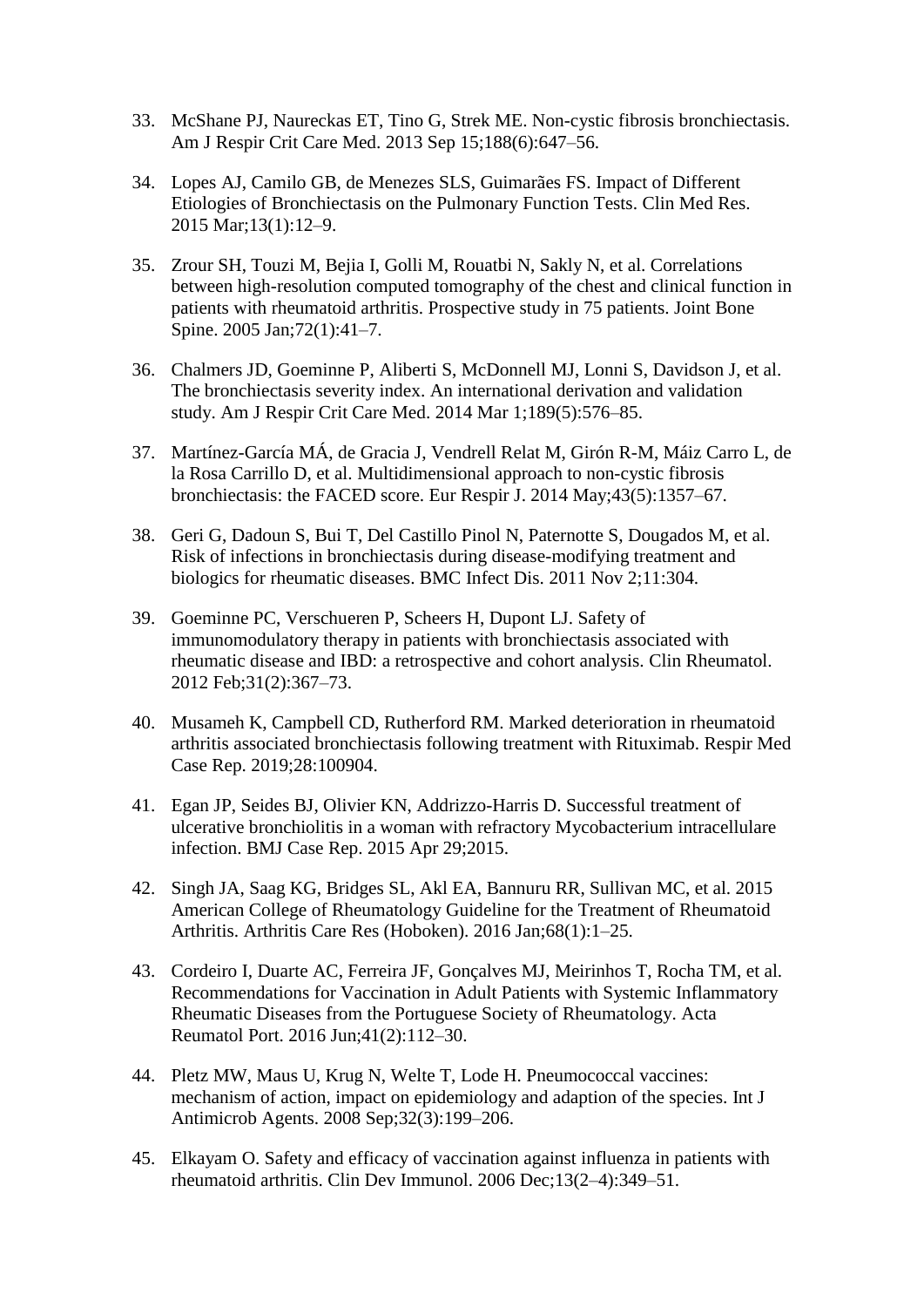- 46. Snowden N, Moran A, Booth J, Haeney MR, Swinson DR. Defective antibody production in patients with rheumatoid arthritis and bronchiectasis. Clin Rheumatol. 1999;18(2):132–5.
- 47. Hua C, Barnetche T, Combe B, Morel J. Effect of methotrexate, anti-tumor necrosis factor α, and rituximab on the immune response to influenza and pneumococcal vaccines in patients with rheumatoid arthritis: a systematic review and meta-analysis. Arthritis Care Res (Hoboken). 2014 Jul;66(7):1016–26.
- 48. Dickson RP, Morris A. Macrolides, inflammation and the lung microbiome: untangling the web of causality. Thorax. 2017;72(1):10–2.
- 49. Lourdesamy Anthony AI, Muthukumaru U. Efficacy of azithromycin in the treatment of bronchiectasis. Respirology. 2014 Nov;19(8):1178–82.
- 50. Altenburg J, de Graaff CS, Stienstra Y, Sloos JH, van Haren EHJ, Koppers RJH, et al. Effect of azithromycin maintenance treatment on infectious exacerbations among patients with non-cystic fibrosis bronchiectasis: the BAT randomized controlled trial. JAMA. 2013 Mar 27;309(12):1251–9.
- 51. Wu Q, Shen W, Cheng H, Zhou X. Long-term macrolides for non-cystic fibrosis bronchiectasis: a systematic review and meta-analysis. Respirology. 2014 Apr;19(3):321–9.
- 52. Shi Z-L, Peng H, Hu X-W, Hu J-G. Effectiveness and safety of macrolides in bronchiectasis patients: a meta-analysis and systematic review. Pulm Pharmacol Ther. 2014 Aug;28(2):171–8.
- 53. Goyal V, Chang AB. Combination inhaled corticosteroids and long-acting beta2 agonists for children and adults with bronchiectasis. Cochrane Database Syst Rev. 2014 Jun 10;(6):CD010327.
- 54. Ong HK, Lee AL, Hill CJ, Holland AE, Denehy L. Effects of pulmonary rehabilitation in bronchiectasis: A retrospective study. Chron Respir Dis. 2011;8(1):21–30.
- 55. Lee AL, Hill CJ, Cecins N, Jenkins S, McDonald CF, Burge AT, et al. The short and long term effects of exercise training in non-cystic fibrosis bronchiectasis--a randomised controlled trial. Respir Res. 2014 Apr 15;15:44.
- 56. Flume PA, Chalmers JD, Olivier KN. Rheumatoid arthritis-associated bronchiectasis – Authors' reply. The Lancet. 2019 May 18;393(10185):2036.
- 57. McDonnell MJ, Aliberti S, Goeminne PC, Restrepo MI, Finch S, Pesci A, et al. Comorbidities and the risk of mortality in patients with bronchiectasis: an international multicentre cohort study. Lancet Respir Med. 2016;4(12):969–79.
- 58. Swinson DR, Symmons D, Suresh U, Jones M, Booth J. Decreased survival in patients with co-existent rheumatoid arthritis and bronchiectasis. Br J Rheumatol. 1997 Jun;36(6):689–91.